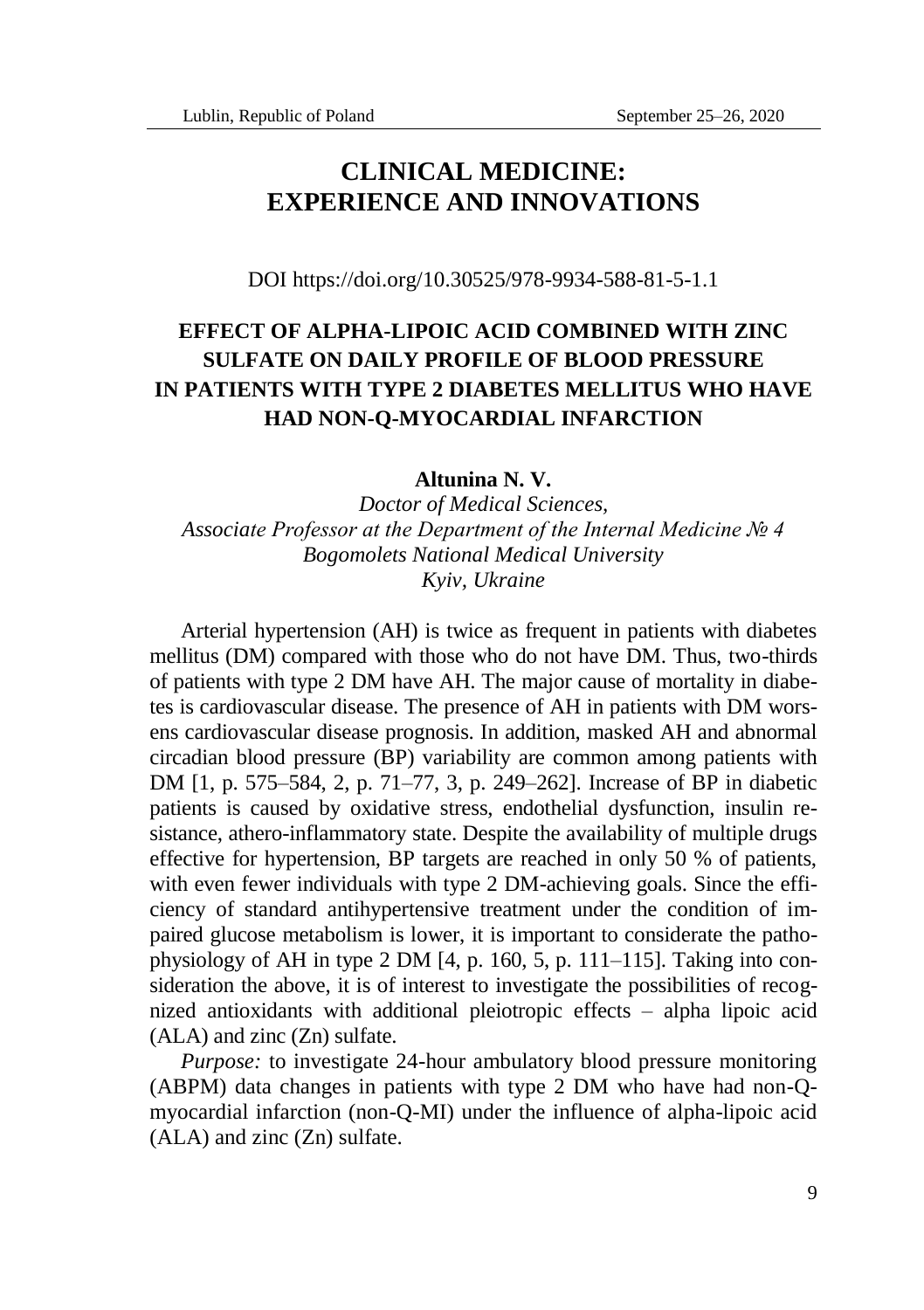*Materials and methods:* 49 patients were examined (mean age 60,97  $\pm$ 1,59 years) with type 2 DM who have had non-Q-MI. For the basic treatment of patients during 4 months it was added ALA 600mg/day and Zn sulphate 248mg/day. 24-hour ABPM with the evaluation of standard parameters using a portable automatic device «VАТ41-2» (Ukraine) was performed before treatment and after its completion.

The significance of the differences in comparing mean values before and after treatment was determined using the Student's *t*-test (p). Value of р<0,05 was considered to be significant.

*Results and their discussion:* The use of ALA and Zn sulfate for 4 months in patients with type 2 DM who had non-Q-MI, causes a decrease in SBP and DBP morning rise – MR ( $p<0,05$ ), mean daily and nighttime DBP variability  $(p<0.05)$ .

The character of changes of the main parameters of ABPM in the examined patients on the background of the applied treatment is presented in table.

In addition to the above changes, it is also recorded a positive downward trend in the level of mean daily and nighttime SBP  $(p<0,2)$  and DBP  $(p<0,1)$ , the mean daytime DBP  $(p<0,2)$ , variability of the SBP in all the time intervals – SBPV<sub>24-h</sub> (p<0,1), SBPV<sub>d</sub> (p<0,2) and SBPV<sub>n</sub> (p<0,1), and the daytime variability of DBP ( $p<0,2$ ). Furthermore, it was noted the decrease of the time load of DBP – TI DBP<sub>24-h</sub>, TI DBP<sub>d</sub> and TI DBP<sub>n</sub> (p<0,2). Dynamics in DBP parameters affected the degree of its night reduction, raising DI DBP  $(p<0.2)$ .

Despite the fact that DI SBP and DI DBP in the treatment by ALA with Zn sulfate have not reached significant changes, under the influence of therapy there was a redistribution of patients by type of diurnal profile of SBP and DBP. Thus, by the value of DI SBP before treatment 4 patients (8,2%) had normal levels of night decrease SBP – «dippers», 35 (71,4%) were characterized by lack of nocturnal decline of SBP – «non-dippers» and 10 patients (20,4%) with nocturnal hypertension were related to «night-peakers». After treatment it was observed an increase in «dippers» and «non-dippers» by  $6.1\%$  (p $>0.2$ ) and the reduction of «night-peakers» by  $12,2\%$  (p<0,1).

By the value of DI DBP among patients before treatment «non-dippers» prevailed  $-28$  persons (57,1%), 12 patients (24,5%) belonged to the type «dippers», and 9 patients (18,4%) to «night-peakers». After applied treatment it was observed an increase in «dippers» by  $12,2\%$  ( $p<0,2$ ), reduction of «night-peakers» – 14,3% ( $p<0.05$ ), with almost unchanged number of «non-dippers».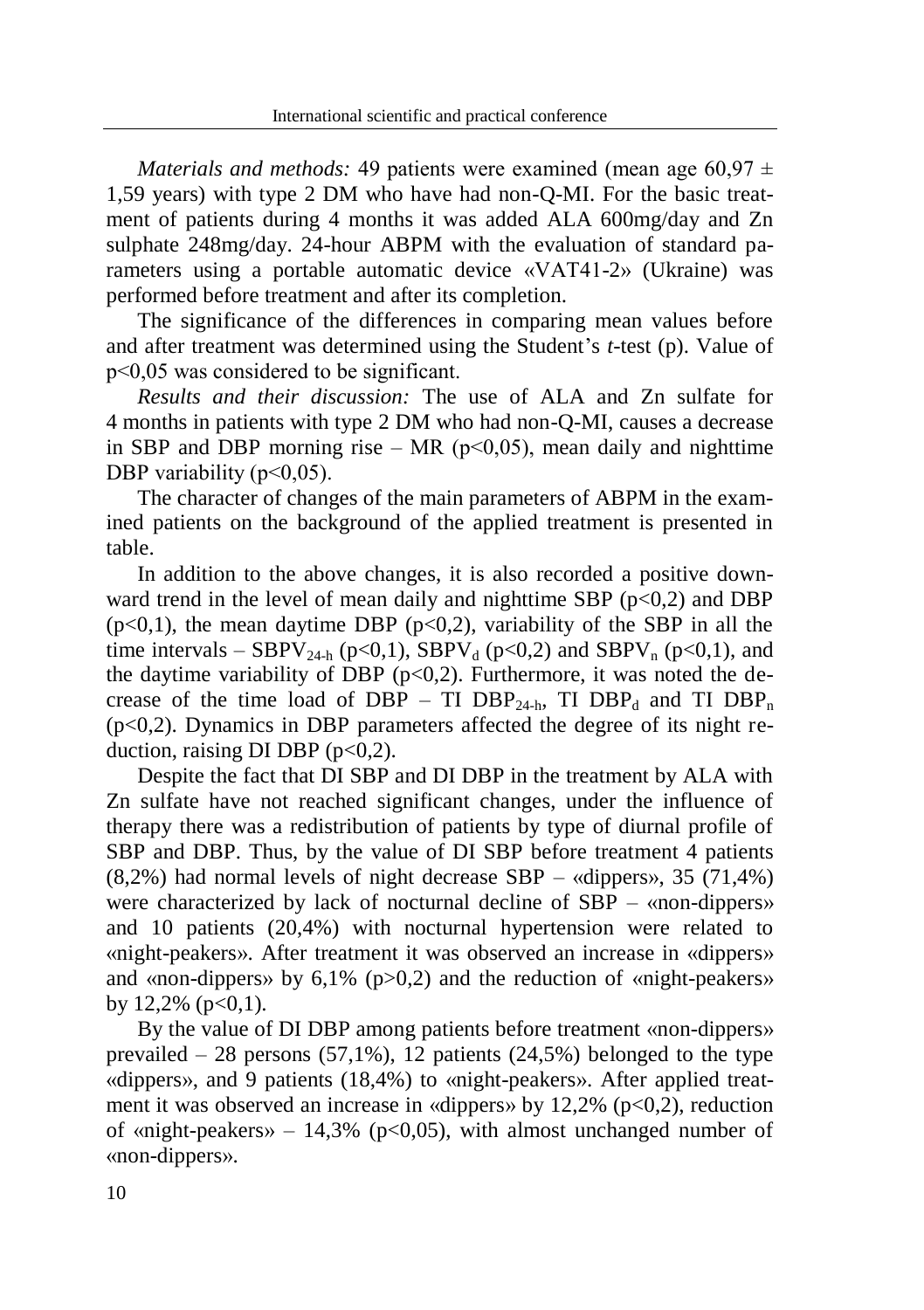Table

| and after treatment (M±m)    |               |                         |                   |
|------------------------------|---------------|-------------------------|-------------------|
| <b>ABPM</b> parameters       |               | Studied patients (n=49) |                   |
|                              |               | $\mathbf{1}$            | $\overline{2}$    |
| Mean daily parameters        | SBP, mm Hg    | $133,71 \pm 2,18$       | $130,90 \pm 1,75$ |
|                              | SBPV, mm Hg   | $16.93 \pm 0.63$        | 15,56±0,50        |
|                              | TI SBP, %     | 47,62±4,57              | $42,61\pm4,38$    |
|                              | DI SBP, %     | $3,82 \pm 1,19$         | $5,01\pm0,79$     |
|                              | MR SBP, mm Hg | $52,6 \pm 2,77$         | 44,20±3,14*       |
|                              | DBP, mm Hg    | 79,76±1,64              | $76,26 \pm 1,42$  |
|                              | DBPV, mm Hg   | 13,96±0,52              | $12,42\pm0,46*$   |
|                              | TI DBP, %     | 30,03±4,44              | $23,65\pm4,49$    |
|                              | DI DBP, %     | $5,50\pm1,23$           | $7.03 \pm 0.85$   |
|                              | MR DBP, mm Hg | 46,28±3,01              | 37,00±2,79*       |
|                              | HR/min        | $70.19 \pm 1.53$        | $69,01 \pm 1,53$  |
| Mean daytime pa-<br>rameters | SBP, mm Hg    | $135,33\pm2,33$         | 132,92±1,70       |
|                              | SBPV, mm Hg   | $16,36 \pm 0,66$        | $15,48 \pm 0,54$  |
|                              | TI SBP, %     | $37,32 \pm 5,13$        | $33,15\pm4,11$    |
|                              | DBP, mm Hg    | 81,35±1,77              | 78,50±1,59        |
|                              | DBPV, mm Hg   | $13,74\pm0,63$          | 12,49±0,56        |
|                              | TI DBP, %     | 27,72±4,80              | 20,91±4,32        |
|                              | HR/min        | 72,45±1,64              | 71,02±1,72        |
| Mean nighttime<br>parameters | SBP, mm Hg    | 129,92±2,19             | $126,29\pm1,98$   |
|                              | SBPV, mm Hg   | $15.83 \pm 0.93$        | $14.54 \pm 0.76$  |
|                              | TI SBP, %     | $65,59 \pm 5,52$        | 59,75±6,05        |
|                              | DBP, mm Hg    | 76,66±1,55              | 72,86±1,33        |
|                              | DBPV, mm Hg   | $12,49\pm0,56$          | $10,98 \pm 0,42*$ |
|                              | TI DBP, %     | 34,65±4,84              | 27,40±4,98        |
|                              | HR/min        | $64.49 \pm 1.55$        | $63,41 \pm 1,30$  |

## **ABPM parameters in the studied patients before and after treatment (M±m)**

*1 – before treatment, 2 – after 4 months of treatment; \* – p<0,05 compared with data before treatment.*

Thus, according to the study, it is defined that 4-month application of ALA and Zn sulfate as an additional complex to basic treatment of patients with type 2 DM who had non-Q-MI, determines the decrease in MR SBP and MR DBP, mean daily and nighttime DBP variability and has a positive effect on diurnal profiles of SBP and DBP. The level and degree of loading by DBP at all time periods, the level of mean daily and nighttime SBP and its variability in our study had only a tendency to decrease.

*Conclusion:* The use of ALA and Zn sulfate for 4 months in patients with type 2 DM who had non-Q-MI, causes a decrease in BP morning rise,